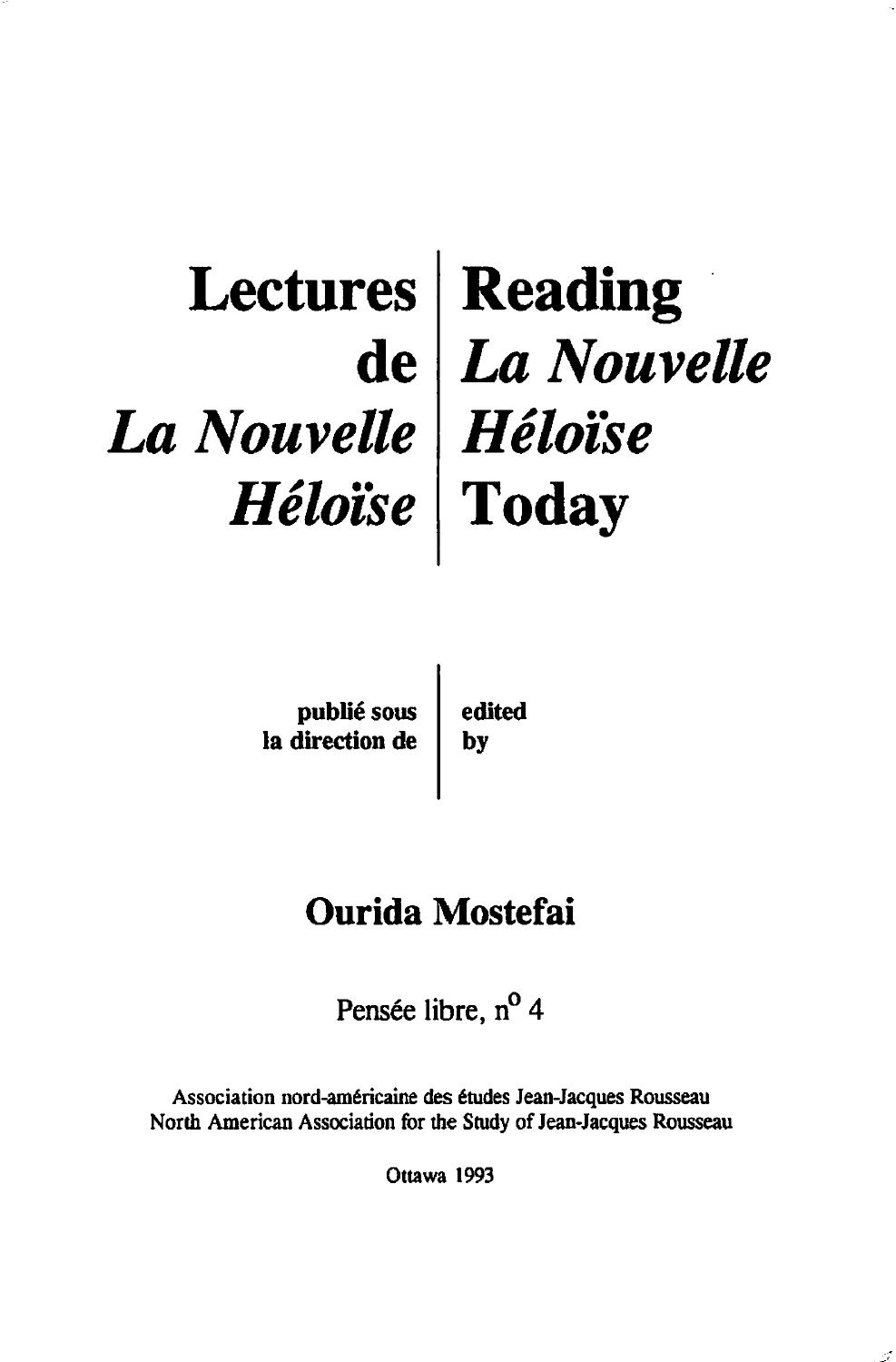#### CANADIAN CATALOGUING IN PUBLICATION DATA

Main entry undert tille:

Lectures de la Nouvelle Héloïse =<br>Reading La Nouvelle Héloïse today

(pensée libre ; no. 4) Text in French and Eoglish. Includes bibliographical references. ISBN 0-9693132-3-3

1. Rousseau, Jean-Jacques, 1712-1778. Nouvelle Héloïse. I. Mostefai, Ourida Il. North American Association for the Study of Jean-Jacques Rousseau. Ill. Tille: Reading La Nouvelle Héloïse today. IV. Series.

PQ2039.LA3 1993<br>848'.509 C94-900020-SE DONNÉES DE CATALOGAGE AVANT LA PUBLICATION (CANADA)

Vedette principale au titre:

Lectures de la Nouvelle Héloïse = Reading La Nouvelle Héloïse today

(pensée libre; no. 4) Texte en français et en anglais. Comprend des références bibliographiques. ISBN 0-9693132-3-3

1. Rousseau, Jean-Jacques, 1712-1778. Nouvelle Héloïse. 1. Mostefai, Outida Il. Association nord-américaine des études Jean-Jacques Rousseau. III. Titre: Reading La Nouvelle Héloïse today. IV. Collection.

PQ2039.LA3 1993<br>848'.509 C94-900020-SF

Ouvrage publié grâce au concours de l'Association nord-américaine des études Jean-Jacques Rousseau, grâce à une subvention des Services Culturels français de Boston, et grâce à l'aide de la Faculté des Ans et des Sciences de Boston College.

The publication of this volume was made possible by the cooperation of the North American Association for the Study of Jean-Jacques Rousseau, by a gram from the French Cultural Services in Boston and by the support of the Graduate School of Arts and Sciences at Boston College.

@ Association nord-américaine des études Jean-Jacques Rousseau 1 North American Association for the Study of Jean-Jacques Rousseau, 1993.

ISBN 0-9693132-3-3

Collection « Pensée libre » dirigée par Guy Lafrance. Revision de textes, typographie et mise-en-page par Daniel Woolford.

*Pensée übre* series editor: Guy Lafrance. Text editing, typesetting and Iayout by Daniel Woolford.

Imprimé au Canada Printed in Canada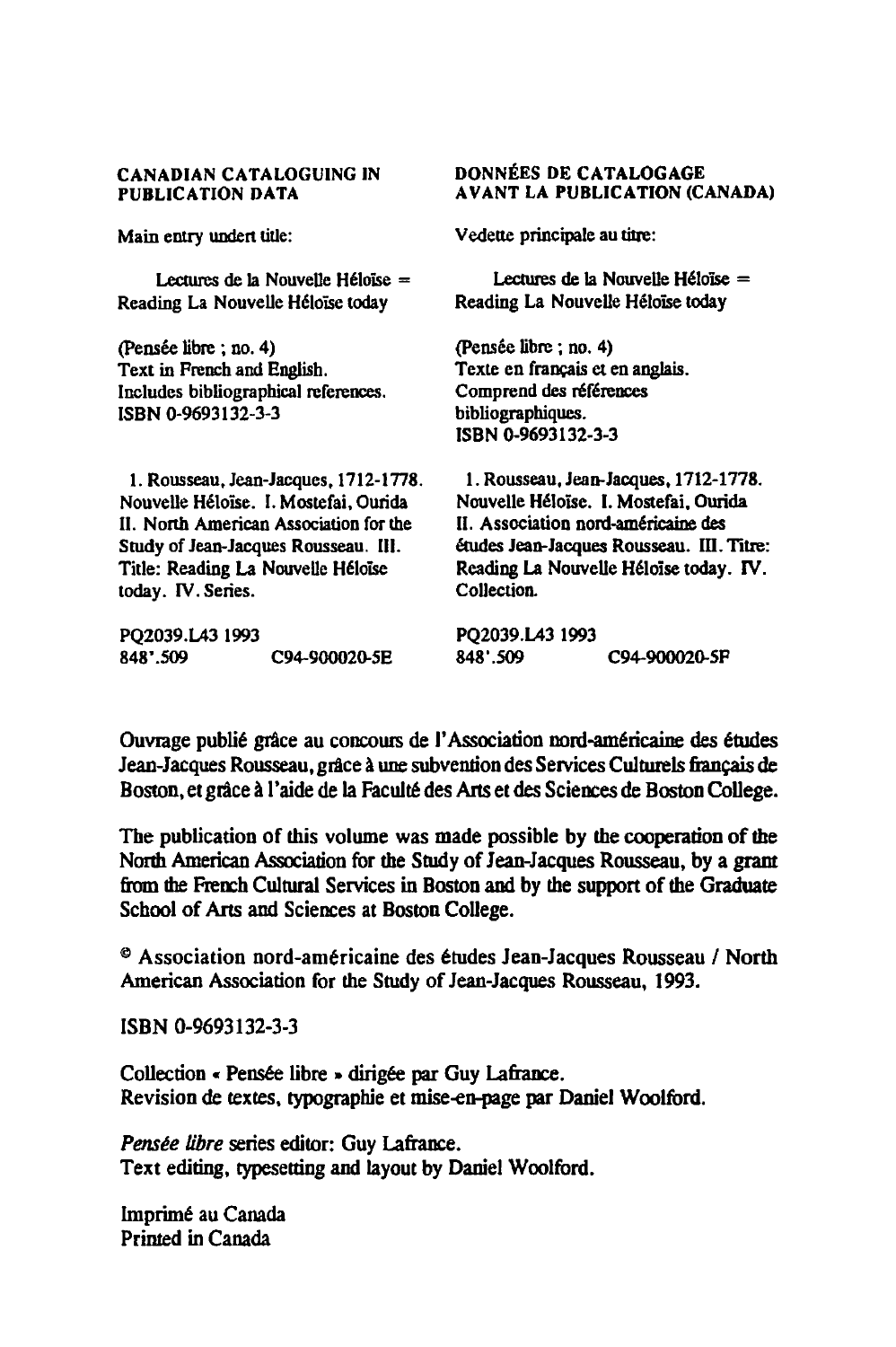### LEVELS OF ELOQUENCE IN

## *LA NOUVEUE HÉLOÏSE*

In *Rousseau* et *l'art du roman,* Jean-Louis Lecercle states that the style of *La Nouvelle Héloïse* is constantly oratorical, and attributes Rousseau's eloquence to the characters' persistent attempts to impose their will on each other. "Ce roman est constamment éloquent parce que ce sont des lettres, et qui n'ont pas pour fonction d'entretenir des relations mondaines, mais de convaincre autrui et d'agir sur sa conduite. $n<sup>1</sup>$  The critic also proposes that, although an oratorical tone predominates, it is not always at the same intensity. He indicates that political themes lead to the creation of an "éloquence républicaine," while such emotional questions as declarations of love, torments of conscience, and lyrical invocations of friendship forge an "éloquence sentimentale. $^{\prime\prime}$  In actuality, however, three distinct levels of eloquence  $occur$  in Rousseau's epistolary romance  $-$  simple, middle, and sublime. These integral features of his technique as a novelist become readily apparent when compared to the rhetorical principles exposed in Rollin's *Traité des études.* Rousseau had so mastered this rhetorician's ideas that he included them as important features in his educational treatise *Mémoire* à *M. De Mably,* where he states his acceptance of Rollin's advice that young students be excused from the torturous experience of writing Latin themes. In addition, he desires to substitute "le Quintilien abrégé de M. Rollin" for a formai course in rhetoric and expects his charge to learn the *abrégé's* principles by heart, as well as the lessons contained in the *Traité des études.* 

According to Rollin, the simple style suits a statement of fact and any intellectual attempt to convince. Its main characteristics are clarity,

<sup>1.</sup> Jean-Louis Lecercle, *Rousseau el J'art* du *roman,* (Paris: Librairie Annand Colin, 1969), p. 231.

<sup>2.</sup> Lecercle, pp. 245-6.

*<sup>3.</sup> Œuvres complètes de Jean-Jacques Rousseau,* Bibliothèque de la Pléiade (Paris: Éditions Gallimard, 1969), IV, pp. 28-29. Charles Rollin (1661-1741) held the chair of eloquence at the Collège de France and was also rector of the University of Paris. He was author of the famous treatise *Trailé des éludes (1726).*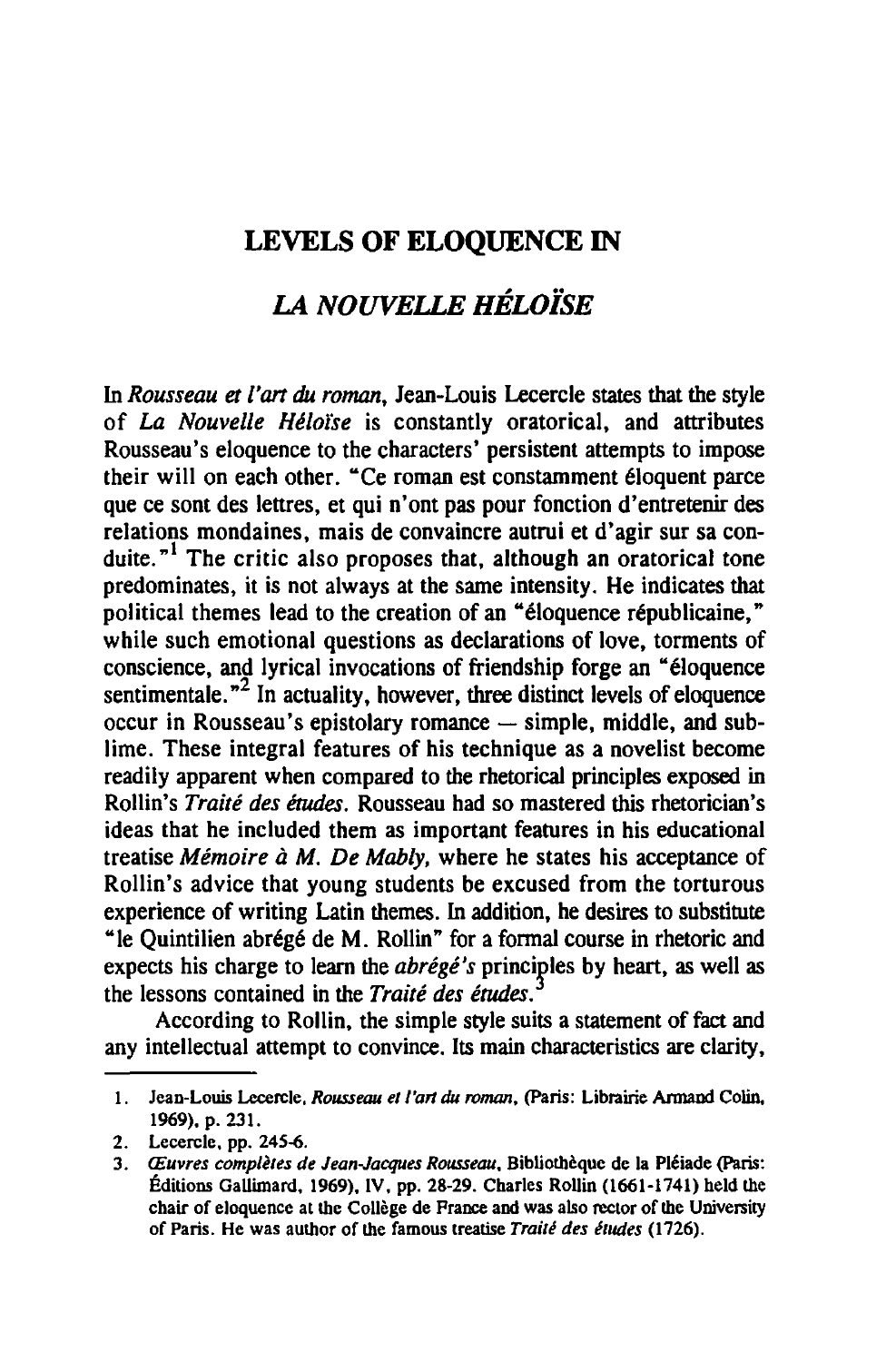simplicity, and precision. "On n'y voit point de ces figures étudiées qui montrent l'art à découvert, et qui semblent annoncer que l'orateur cherche à plaire. $n^4$  Letters written in the simple style of eloquence occur in chronological, orderly, and plain statements throughout Rousseau's novel and retlect the characteristics outlined in RoIlin's commentary. When St. Preux informs Julie of Milord Édouard's visit, he summarizes their conversation in plain expository prose. "Bientôt je vis avec plaisir que les tableaux et les monuments ne lui avaient point fait négliger l'étude des mœurs et des hommes. Il me parla cependant des beaux arts avec beaucoup de discernement, mais modérément et sans prétention. "S The same narrative procedure occurs when Claire announces that a quarrel has erupted between M. d'Étange and Milord Édouard, who had dared to propose the idea of marriage between Julie and St. Preux. "Ton père avait rejeté avec mépris cette proposition, et c'était là-dessus que les propos commençaient à s'échauffer" (168). These comments inform in direct and unembellished language; they go straight to the point and avoid any type of flowery communication.

In addition to statements of fact, simple eloquence appropriately expresses persuasion, debates, and refutations. When Julie wants Claire to live with her on a permanent basis at Clarens, she develops a weIl organized plan. She bases her first point on a comparison dealing with their earlier intentions. As younger people, they always regretted parting from each other. "Combien de fois, forcées de nous séparer pour peu de jours et même pour peu d'heures, nous disions en nous embrassant tristement: Ah! si jamais nous disposons de nous, on ne nous verra plus séparées?" The reality of their present situation contradicts their original intention. "Nous en disposons maintenant, et nous passons la moitié de l'année éloignées l'une de l'autre" (398). Julie continues to develop her argument by accentuating how old age gradually stitles happy feelings toward close attachments without ever replacing these inner emotions and consequently injects death into life before one has actually died. She and her cousin, however, must resist this aspect of the human condition. "Quand le froid commence aux

<sup>4.</sup> Rollin. *Traité des études,* vol. 1 (paris: Librairie de Firmin Didot Frères, 1845 [1732-1733]), p. 398. All further references to this volume will be indicated by page numbers in parentheses immediately following the quotation.

*<sup>5.</sup> Œuvres complètes de Jean-Jacques Rousseau,* Bibliothèque de la Pléiade (Paris: Éditions Gallimard, 1959) Il, p. 125. AU further references from this volume will be indicated by page numbers in parentheses immediately following the quotation.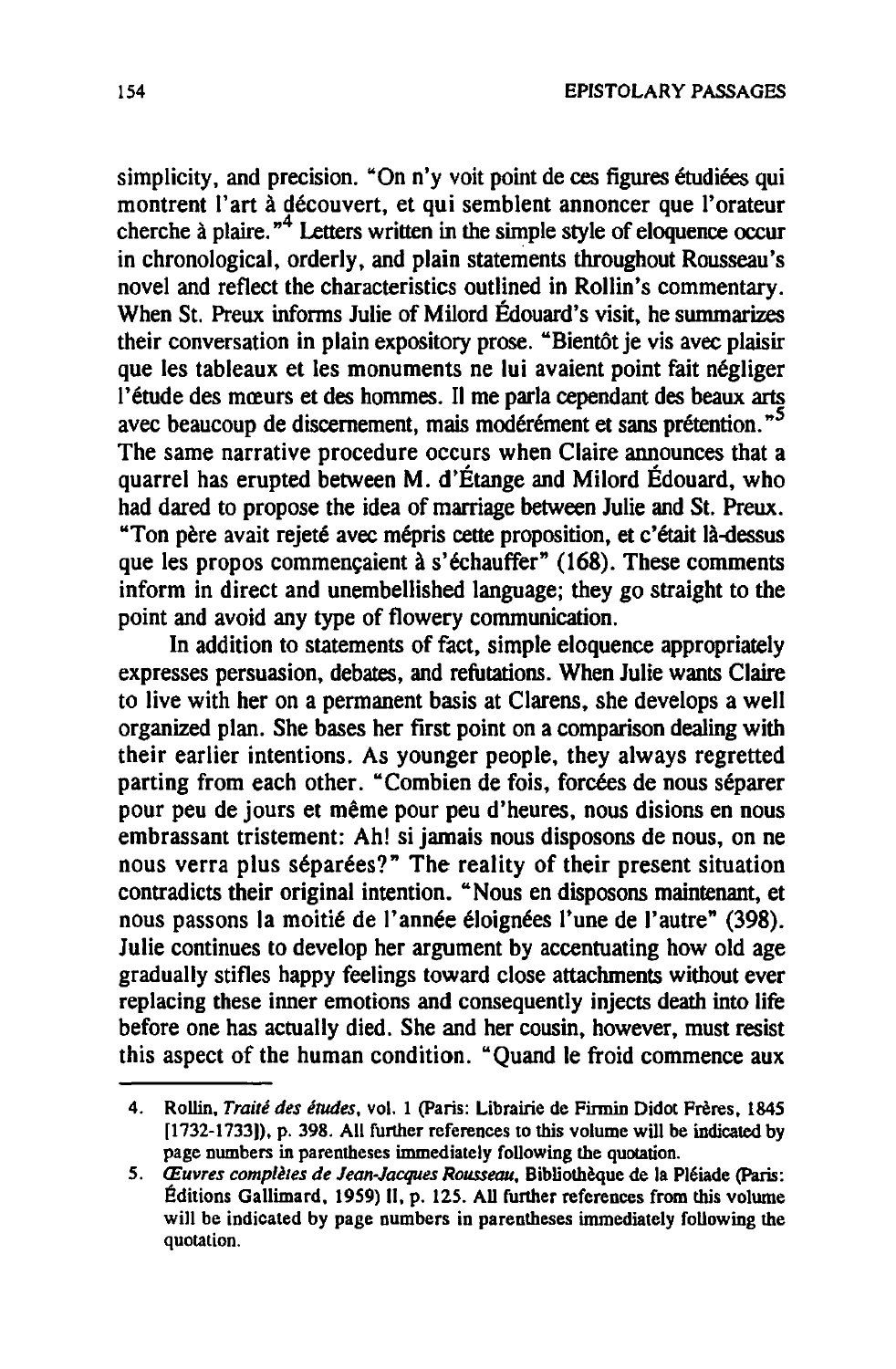extrémités, il (un cœur sensible) rassemble autour de lui toute sa chaleur naturelle; plus il perd, plus il s'attache à ce qui lui reste; et il tient, pour ainsi dire, au dernier objet par les liens de tous les autres" (399). Julie's arguments represent a simple attempt to persuade Claire. Even in her final thought concerning a sensitive heart, she is more analytic than emotional. This tendency to influence the will of another in a shrewdly considered manner also assumes moralistic overtones as characters, particularly Julie, sermonize on important decisions in life. After St. Preux's seduction in a brothel, Julie indicates that his bad company led him astray and then further explains her comments. "Les grossières amorces du vice ne pouvaient d'abord vous séduire, mais la mauvaise compagnie a commencé par abuser votre raison pour corrompre votre vertu, et fait déjà sur vos mœurs le premier essai de ses maximes" (298).

The main distinguishing feature of simple eloquence is the ease with which it can be understood. The greatest degree of clarity occurs when direct requests or orders are given. In I,  $27$ , Claire calls for St. Preux to return from his exile at Meillerie after Julie falls dangerously ill. "Venez donc, sans différer. J'ai pris ce bateau exprès pour vous porter cette lettre; il est à vos ordres, servez-vous-en pour votre retour, et surtout ne perdez pas un moment" (94). In addition to directness, clarity takes the form of analysis. Emotions are dissected in the same manner as physical matter in order to arrive at perspicacity. Wolmar marries Julie and explains the beginning stage of his attachment for her. "Voyant dans une vie plus d'à moitié écoulée qu'un seul goût s'était fait sentir à moi, je jugeai qu'il serait durable et je me plus à lui conserver le reste de mes jours" (494). The striving for precision, clarity and directness, as weil as minimal use of rhetorical figures and ornamental language. also produces an informative form of expression that is appropriate for didactic intentions. In the letter on music, St. Preux not only explains why Milord Édouard's musician has a prejudice against harmony but also outlines why simple melody is preferable. "C'est de la seule mélodie que sort cette puissance invincible des accents passionnés; c'est d'elle que dérive tout le pouvoir de la musique sur l'âme; formez les plus savantes successions d'accords sans mélange de mélodie, vous serez ennuyés au bout d'un quart d'heure" (132). The letters on Parisian manners and customs (II, 7), the theater and opera in the French capital  $(II, 23)$ , the art of portraiture  $(II, 25)$ , the long letter on domestic economy (IV. 10), the style of life at Clarens (V, 2), education  $(V, 3)$ , wine harvesting in the countryside  $(V, 7)$ , and the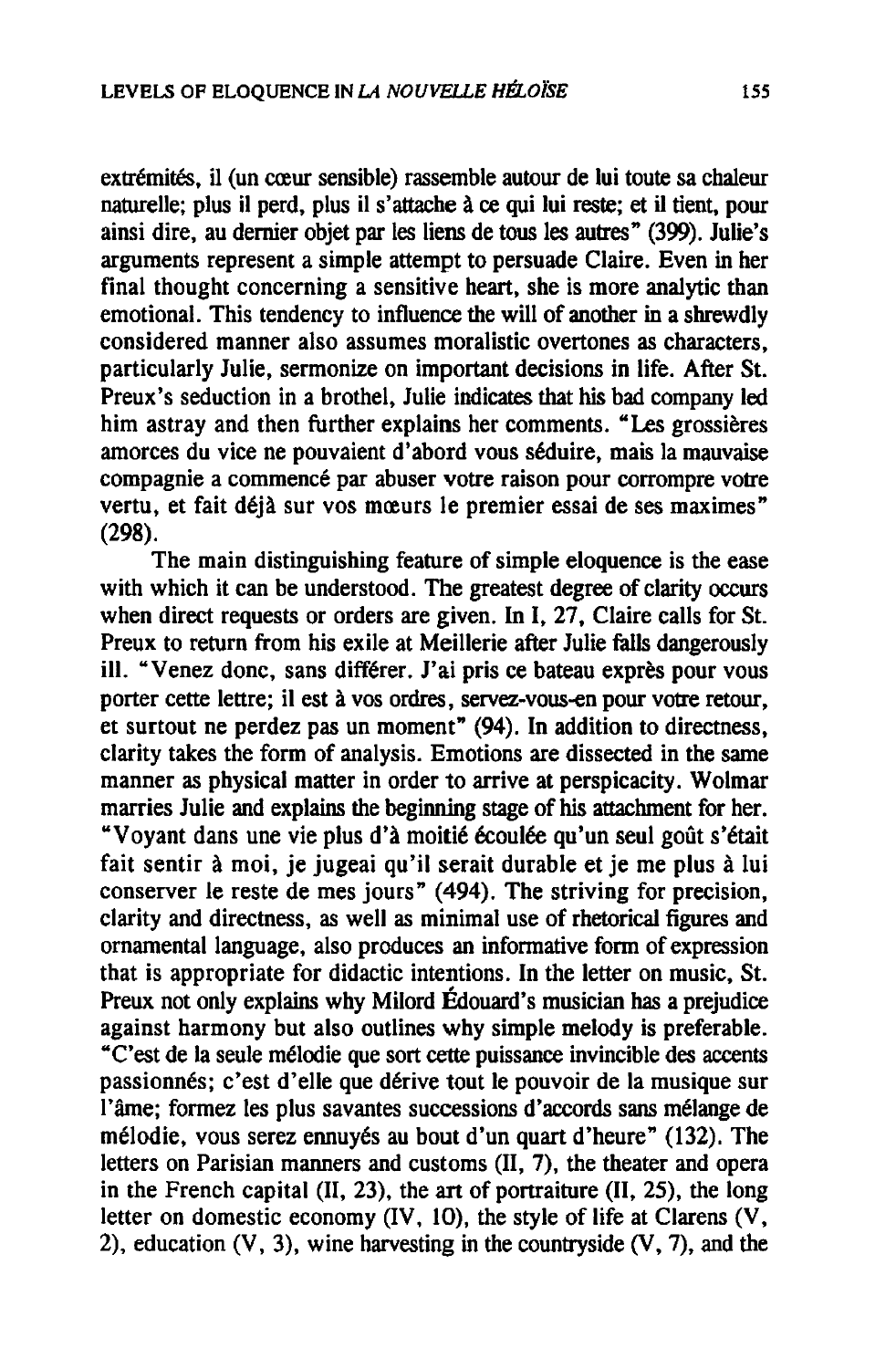Genevan personality (VI, 5) ail represent examples of didactic missives in which the author communicates personal views and propensities, as weil as dislikes and prejudice.

In his treatise, Rollin also underscores the nature of sublime eloquence. "Il y a un autre genre d'écrire, tout différent du premier; noble, riche, abondant, magnifique: c'est ce qu'on appelle le grand, le sublime" (398). This form of writing utilizes noble thoughts, rich expressions, and animated movement. "Le sublime, le merveilleux, est ce qui fait la grande et véritable éloquence" (407). This level of communication arouses more than just pleasure or adherence to the orator's will. "Le genre sublime produit en nous une certaine admiration mêlée d'étonnement et de surprise, qui est toute autre chose que de plaire seulement ou de persuader" (409). The sublime gives to the discourse "une vigueur noble, une force invincible, qui enlève l'âme" (409). A tone of majesty and grandeur. lively and animated expressions, and forceful vehemence overwhelm and conquer the Iistener.

In *La Nouvelle Héloïse,* love represents the principle leitmotif that produces the powerful effects referred to by Rollin. Love becomes a driving force that fuses two beings into a collective existence. During St. Preux's first separation from Julie, he refers to his departure as though he were leaving his own being. "Chaque pas qui m'éloignait de vous séparait mon corps de mon âme et me donnait un sentiment anticipé de la mort" (68). His steady flow of powerful emotions acts as a magnet that directs ail of his mental and emotional energy toward his state of soul and permits him to lose consciousness of the limitations of distance . "À peine avais-je assez de présence d'esprit pour suivre et demander mon chemin, et je suis arrivé à Sion sans être parti de Vevai" (69). Nevertheless, St. Preux finds a way to bypass the hardships he endures. Instead of envisioning Julie as the woman he is surrendering, he imaginatively views her as the woman he wills to embrace. This mental orientation allows him to create a pleasurable condition in which he gives full vent to his desires, overcomes the obstacles of distance, and takes possession of Julie. "Tout ce qu'il y a de vivant en moi demeure auprès de vous sans cesse" (69). His soul, his inner spirit, impregnates her very being. "JI erre impunément sur vos yeux, sur vos lèvres, sur votre sein, sur tous vos charmes; il pénètre partout comme une vapeur subtile" (69). St. Preux essentially achieves the intimate union he desires in a substitute universe and offers full assent to this new world of fulfillment. "Je suis plus heureux en dépit de vous, que je ne fus jamais de votre gré" (7).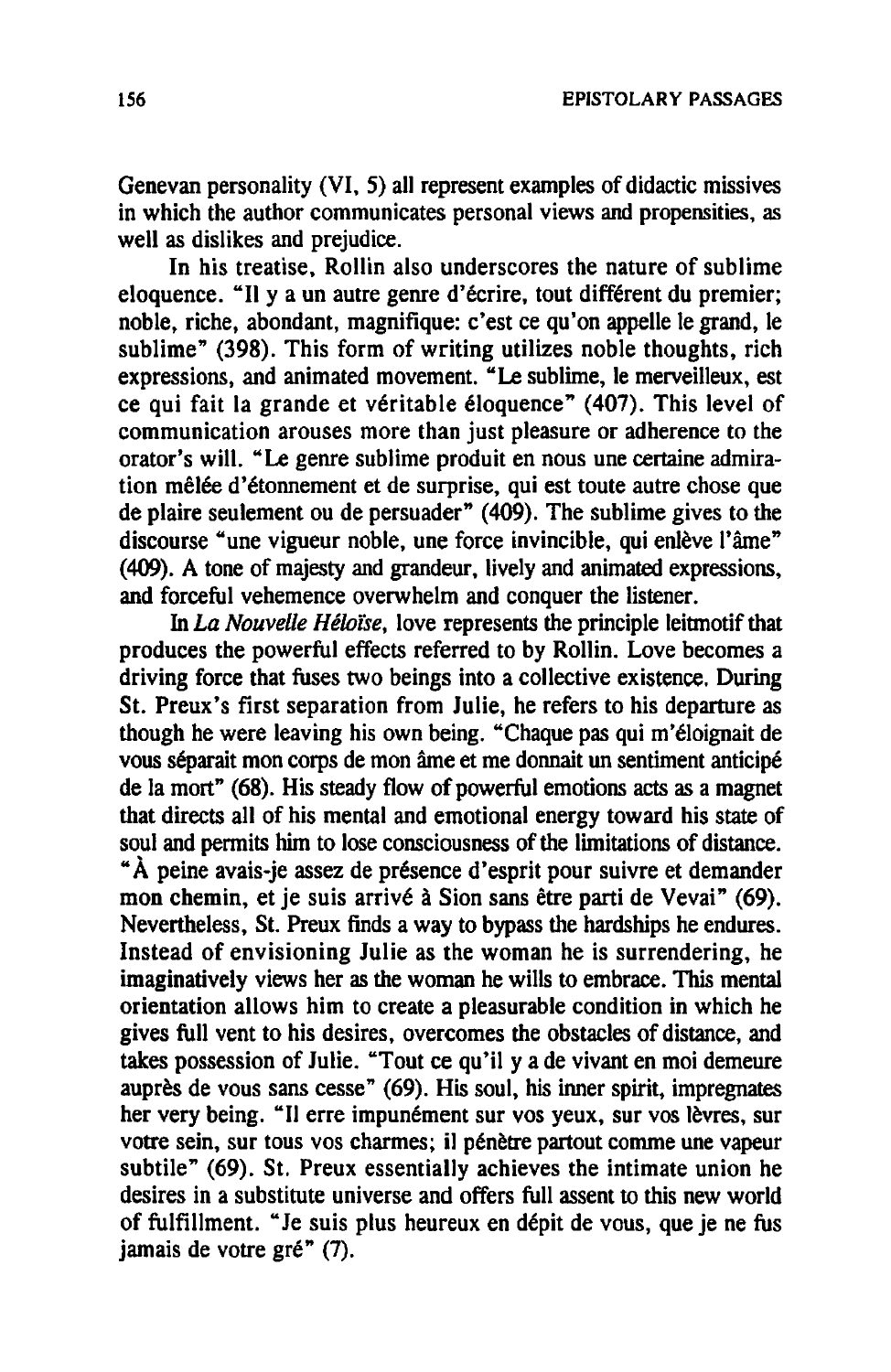The power of St. Preux's love and the depth of his commitment arouse feelings of admiration. However, many letters communicating an intense emotional impact do not necessarily cause this feeling. In these instances, Rousseau often uses pathos as though it were a form of the sublime, while still remaining consistent with classical theory. In Boileau's treatise. Longinus' examples of the elderly Horace's statement  $-$  "Ou'il mourût"  $-$  or of the inspired words of Genesis  $-$ "Dieu dit: que la lumière se fasse, et la lumière se fit"  $-$  reflects the traditional view of the sublime as "une certaine élévation d'esprit, qui nous fait penser heureusement les choses." However, Longinus also states that pathos is a second acceptable source of the sublime. "La seconde consiste dans le *pathétique.* J'entends par *pathétique* cet enthousiasme et cette véhémence naturelle qui touche et qui émeut.<sup>76</sup> The rhetorician Crevier, interestingly, speaks of a "style grand et élevé," which includes "le pathétique" and "le sublime." He views both pathos and sublimity as a heated, vehement, and emotional style that expresses passion and excites it. "Le pathétique, que l'on peut appeler style chaud, véhément, passionné, exprime la passion, et l'excite. Le propre du sublime est d'exciter l'admiration."

St. Preux's missive to Julie in II, 1 represents a classical example of sublime pathos. The desired union with the woman he loves in a valid marriage becomes an impossible goal; his lower social status remains the primary impediment to the fulfillment of his aspirations; he pours out his frustration and disillusionment as he travels away from her into exile. His voyage becomes the journey of a disconsolate lover who laments the despair in bis life and the loss of individual happiness. The intensely personal discourse has no other objective but the expression of his anguish. The Iyrical theme of lost happiness introduces St. Preux's lament. "Ah malheureux! que suis-je devenu? Il n'est donc plus ce temps où mille sentiments délicieux coulaient de ma plume." Love becomes a source of alienation that not only affects the young hero's ability to express himself freely to the woman he adores but also changes the very nature of their inner being. "Nous ne sommes plus l'un à

<sup>6.</sup> Boileau, "Traité du sublime ou du merveilleux dans le discours traduit du grec de Longin." *Œuvres complèles de N. Boileau* (paris: Librairie Garnier Frères. n.d.). pp. 257.262.

<sup>7.</sup> Jean Baptiste Louis Crcvicr. *Rhéloriquefrançaise* (Paris: Saillant et Desaint, 1765) II, p. 305. Found in *British and Continental Rhetoric and Elocution* (Anne Arbor: University Microfilms, 1976), Reel 11.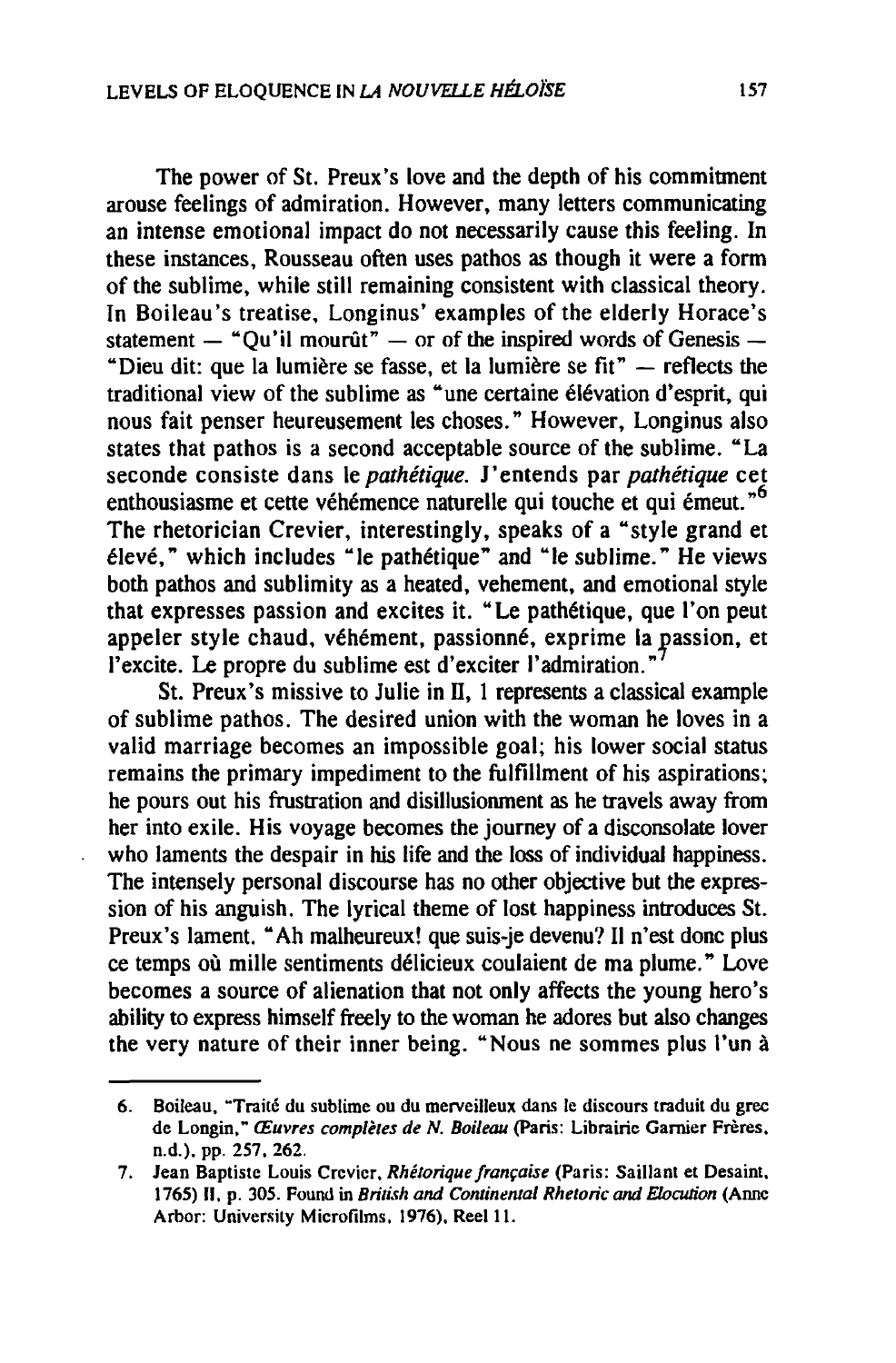l'autre, nous ne sommes plus les mêmes, et je ne sais plus à qui j'écris." His present doubt, indecision, and estrangement ectipse the eartier state of well-being. "Quelle différence, ô Ciel, de ces jours si charmants et si doux à mon effroyable misère!" (189). Thoughts of death alone provide him with consolation as he recalls his former days of bliss. " $\hat{O}$ rochers de Meillerie que mon œil égaré mesura tant de fois, que ne servites-vous mon désespoir! J'aurais moins regretté la vie, quand je n'en avais pas senti le prix" (191). In the final analysis, never having loved Julie would be preferable to having possessed her and then lost her. "Il valait mieux ne jamais goûter la félicité, que la goûter et la perdre"  $(190)$ .<sup>8</sup>

The conflict between aspirations for a spiritual form of happiness and the real conditions of a perishable human being not only account for the many passages that contain chants of desire and the satisfaction of passion but also explain the melancholy, anguish, preoccupation, restlessness, fear of being forgotten, the anguish of failure, and the thirst for death that occur particularly in Books One and Two. Rollin summarizes the potency of sublimity and, in so doing, seems to describe the effect of Rousseau's elevated style. "Celui-ci remue, agite, élève l'âme au-dessus d'elle-même, et fait d'abord sur les lecteurs ou sur les auditeurs une impression à laquelle il est difficile ... de résister, et dont le souvenir dure et ne s'efface qu'avec peine" (410). Rollin compares it to a simple fonn of elegance. "En un mot, l'un plaît et flatte, l'autre ravit et transporte" (410). The sublime reflects a mind in possession of generous feelings, unflinching ideals in the face of suffering, and noble pride; it results from the loftiness, grandeur, or heroism of the speaker's thoughts; it arouses such powerful emotions as admiration, awe, or pity. "Cette élévation d'esprit et de style doit être l'image et l'effet de la grandeur d'âme" (411).

According to Rollin, the third type of style, which occupies a middle ground between simple and sublime eloquence, "n'a ni la simplicité du premier, ni la force du second ... il a plus de force et d'abondance que le premier, mais moins d'élévation que le second" (399). Rollin calls it "le genre orné et fleuri, parce que c'est celui où

<sup>8.</sup> Other examples of anguish and despair in the novel are Il, 28, where Julie's mother discovers the young couple's lelters to each other; III, 5, where Julie announces her mother's death to St. Preux; III, 15, where Julie agrees to become St. Preux's lover and live as an adulteress; and III, 6, where, referring to Julie, St. Preux states: "L'amour vainqueur fit le malheur de sa vie; l'amour vaincu ne la rendra que plus à plaindre" (318).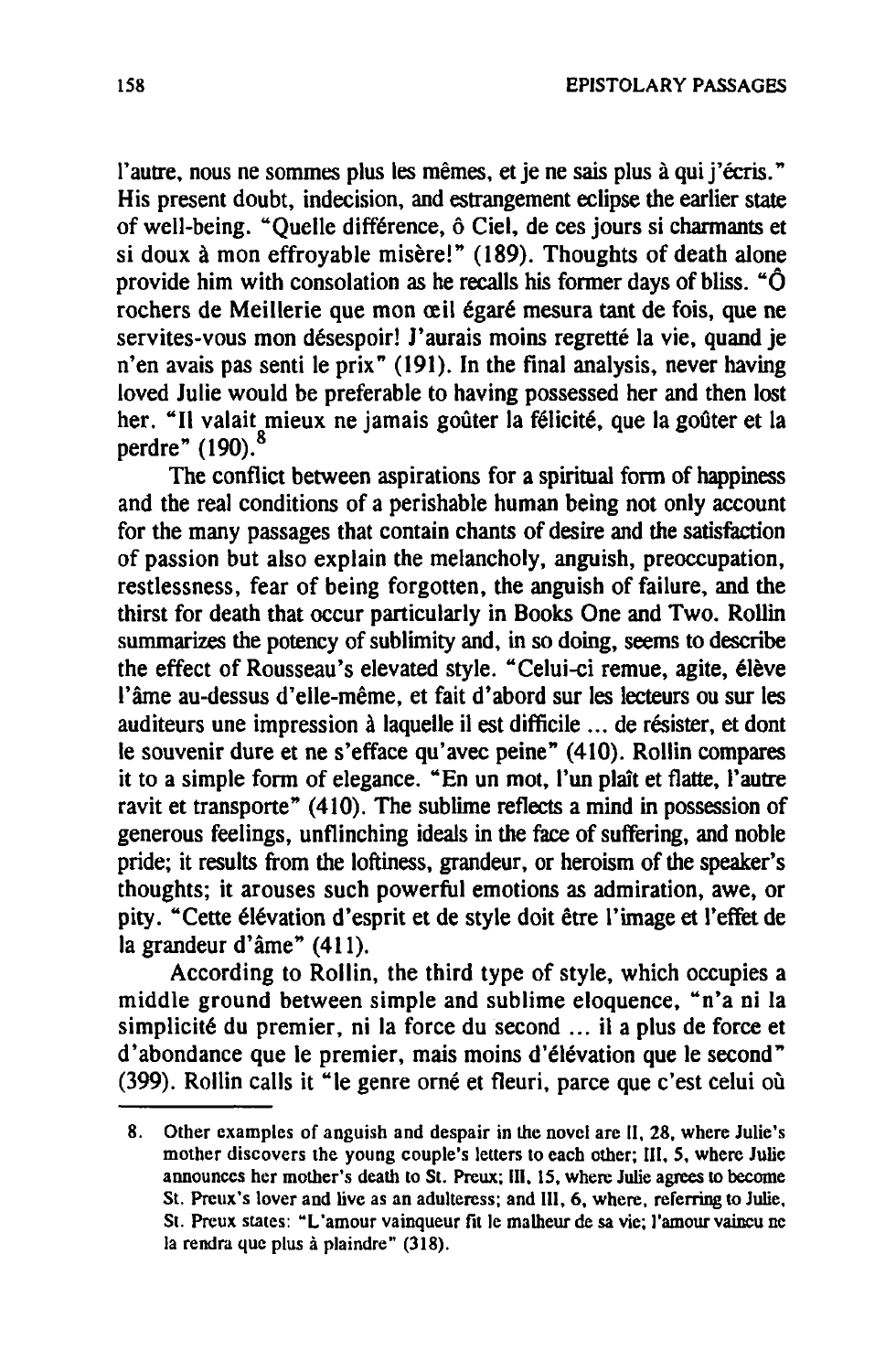l'éloquence étale ce qu'elle a de plus beau et de plus brillant" (415). The orator seeks not only to express clearly personal ideas but also to persuade and emotionally to move an audience. Since he appeals to both the intellect and human sensitivity, he must take logic and imagination into consideration. Pleasure essentially aids persuasion, inclining listeners to accept what is attractive as true. "Il ne suffit donc pas que le discours soit clair et intelligible, ni qu'il soit plein de raisons et de pensées solides. L'éloquence ajoute à cette clarté et à cette solidité certain agrément, certain éclat; et c'est ce qu'on appelle ornement" (416). Thus, the middle style simultaneously exposes solid truths and proofs while allowing the presence of beauty, delicacy, embellishment, and creativity; it represents a mixture of the simple and the sublime, occurring essentially when emotional outbursts combine with instructive and didactic intentions to produce a type of discourse that Rollin labels a "genre tempéré" (415).

In I, 12, St. Preux outlines bis plan of studies for Julie and exposes his pedagogical ideas; before doing so, however, he renews his complete subjection to her will and pledges unfailing tidelity. "Pour moi qui ne puis ni vous oublier un instant, ni penser à vous sans des transports qu'il faut vaincre, je vais m'occuper uniquement des soins que vous m'avez imposés" (56-7). In I, 23, when St. Preux describes the attractive physical features of the Valais in Switzerland, the beneticent effects of mountainous terrain on human sensitivity, and the pleasing manners and customs of the inhabitants, his descriptive discourse remains for the most part illustrative of the simple eloquence that suits instructive or didactic intentions. However, the letter becomes intensely Iyrical toward the end, when he reveals how he imagined Julie at his side throughout the voyage. "Je ne faisais pas un pas que nous ne le fissions ensemble. Je n'admirais pas une vue sans me hâter de vous la montrer." He finally declares how idyllic their life would be together in this charming region. "Que ne puis-je couler mes jours avec toi dans ces lieux ignorés, heureux de notre bonheur et non du regard des hommes!" (83).

In l, 37, Julie narrates that her parents have left the household and thereby make it possible for her rendez-vous with St. Preux at the chalet. She complements this factual information with her regrets of lost innocence. "Hélas! qu'est devenu ce temps heureux où je menais incessamment sous leurs yeux une vie innocente et sage, où je n'étais bien que contre leur sein, et ne pouvais les quitter d'un seul pas sans déplaisir? Maintenant coupable et craintive, je tremble en pensant à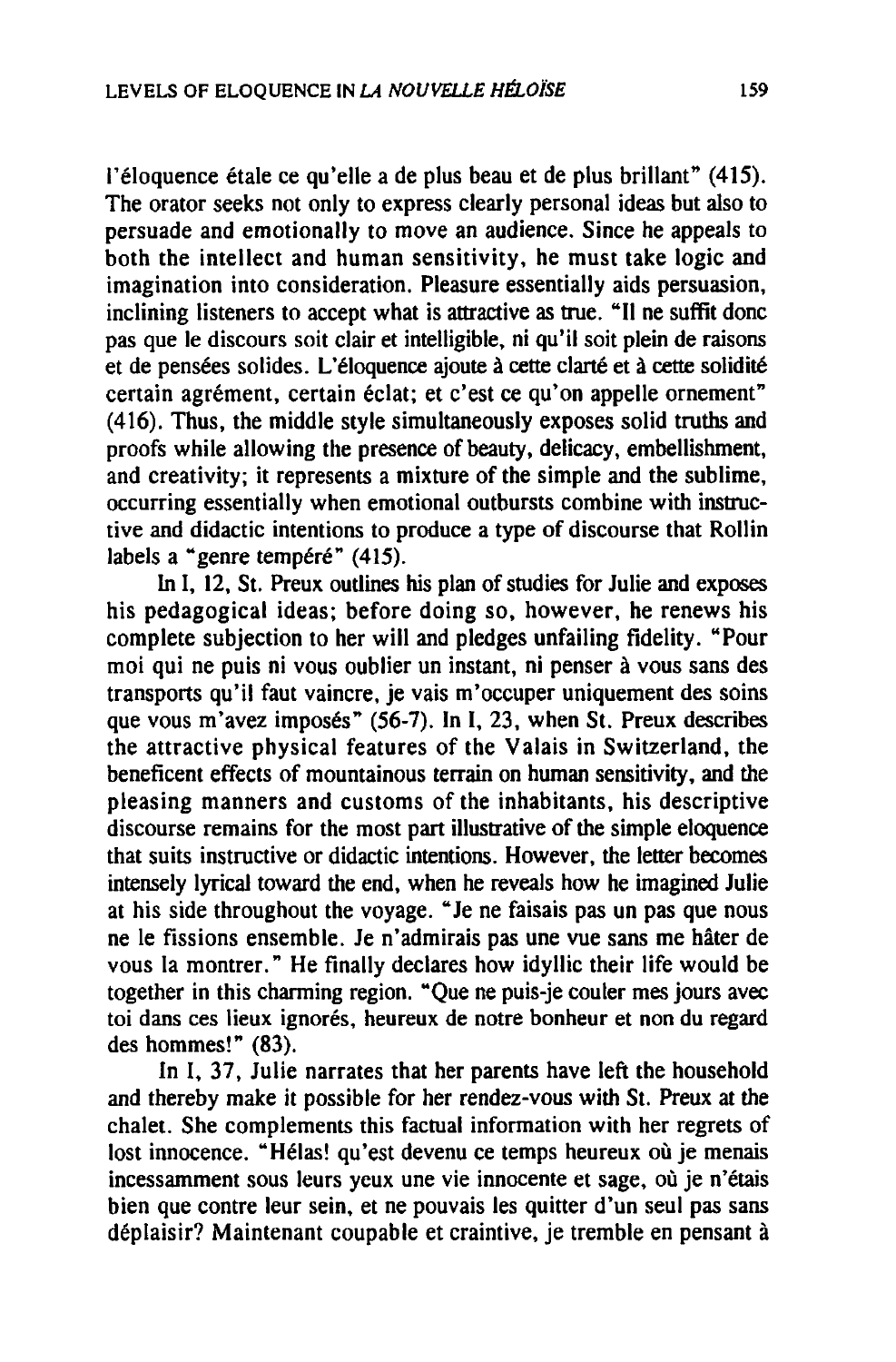eux" (1l4). In l, 60, St. Preux recounts how Milord Édouard's apologies end their dispute and make their duel unnecessary. He becomes lyrical upon seeing the letter that Julie had written to the English Lord on his behalf. "Quels mouvements j'ai senti à sa lecture! Je voyais une amante incomparable vouloir se perdre pour me sauver" (164). In l, 65, Claire narrates the scene of St. Preux's constrained departure for Paris. The account, however, is interspersed with high moments of emotion. "Un voile sombre de tristesse et de consternation a couvert son visage: son œil morne et sa contenance effacée annonçaient l'abattement de son cœur" (184).

When St. Preux and Julie undertake the journey to Meillerie in V, 17, he oratorically points out aIl the impressive features of the panorama as they cross Lake Geneva. However, the actual visit to the spot emotionally awakens bygone memories of his former exile at the same location and rekindles his former passion. "Fille trop constamment aimée, ô toi pour qui j'étais né! Faut-il me retrouver avec toi dans les mêmes lieux, et regretter le temps que j'y passais à gémir de ton absence?" (519). During the retum to Clarens, the movement over the water and the happy sounds of nature's creatures provide a foil to St. Preux's melancholic state of soul. "Le bruit égal et mesuré des rames m'excitait à rêver. Le chant assez gai des bécassines, me retraçant les plaisirs d'un autre âge, au lieu de m'égayer m'attristait. Peu à peu je sentis augmenter la mélancholie dont j'étais accablé." The charming aspects of the physical setting fail to transform bis frame of mind. "Un ciel serein, les doux rayons de la lune, le frémissement argenté dont l'eau brillait autour de nous, le concours des plus agréables sensations, la présense même de cet objet chéri, rien ne pût détourner de mon cœur mille réflexions douloureuses" (520).

The middle style, which lies somewhere between the simple and sublime, utilizes the features of both and thereby represents a third level of eloquence. It May be viewed as the passage from the simple to the sublime or vice versa in the same letter. Intellectual examination, didactic instruction, statements of fact, persuasive intent, and refutations deintensify the personal nature of a missive or else receive the elevating influence of an emotional and lyrical content. Rollin uses metaphors to differentiate between the three types of elegance. He describes the simple style in terms of a meal. "Il en est de ce genre d'écrire comme de ces tables servies proprement et simplement, dont tous les mets sont d'un goût excellent, mais d'où l'on bannit tout raffinement, toute délicatesse étudiée, tout ragoût recherché" (398).